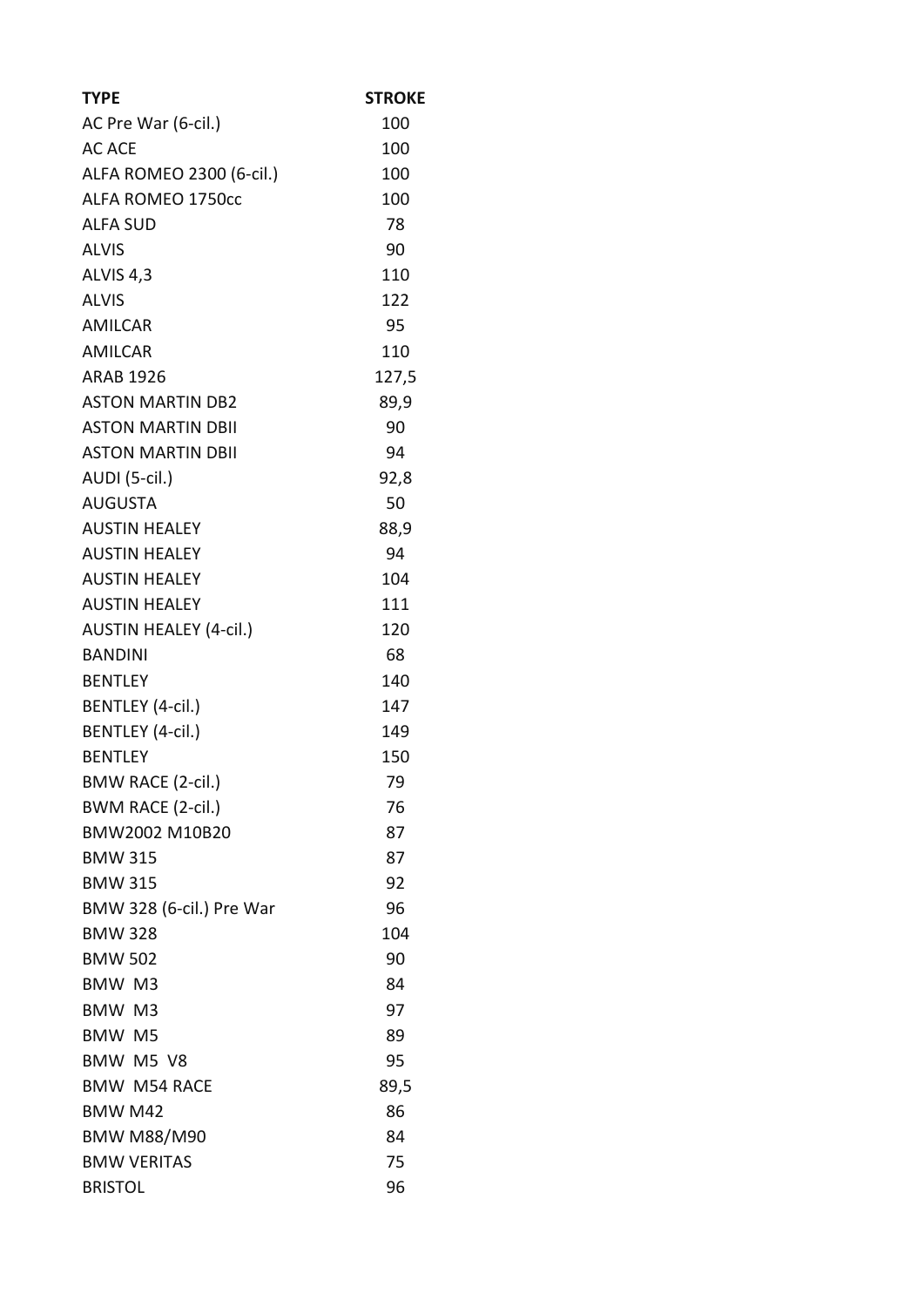| <b>BSA</b>                 | 88    |
|----------------------------|-------|
| <b>BSA</b>                 | 90    |
| <b>BUGATTI BRESCIA</b>     | 100   |
| <b>BUGATTI 35B</b>         | 100   |
| <b>BUGATTI 37A</b>         | 102   |
| <b>BUGATTI 38</b>          | 88    |
| BUGATTI 40 (4-cil.)        | 100   |
| <b>BUGATTI 44</b>          | 100   |
| BUGATTI 46 (8-cil.)        | 130   |
| <b>BUGATTI 57 (8-cil.)</b> | 100   |
| <b>BUGATTI T30</b>         | 88    |
| <b>BUGATTI T35 T38</b>     | 100   |
| <b>BUGATTI T37</b>         | 108   |
| <b>BUGATTI T40</b>         | 108   |
| BUGATTI T44 (2 parts)      | 100   |
| <b>BUGATTI T49</b>         | 100   |
| <b>BUGATTI T57</b>         | 100   |
| <b>BUICK (4 cil.) 1920</b> | 101,6 |
| <b>BUICK</b>               | 127   |
| CASE                       | 127   |
| <b>CASE</b>                | 137   |
| CHEVY V8                   | 97,32 |
| CHEVY V8                   | 101,4 |
| <b>CHAPIUS DORNIER</b>     | 110   |
| CHRYSLER 1930              | 131   |
| CITROËN 2CV                | 70    |
| CITROËN 2CV                | 75    |
| CITROËN SAXO (Race)        | 80    |
| CITROËN C4 1928            | 100   |
| <b>CLIMAX</b>              | 66,67 |
| <b>CLIMAX</b>              | 80    |
| <b>CUMMINS</b>             | 144,2 |
| <b>DELAHAYE</b>            | 116   |
| <b>DELAGE</b>              | 120   |
| <b>DODGE VIPER</b>         | 98,6  |
| <b>DUCATI V4</b>           | 57,6  |
| DYNOTEC (Race)             | 82    |
| DYNOTEC (Race)             | 86    |
| <b>ERMINI</b>              | 75    |
| <b>FAFNIR 1910</b>         | 135   |
| <b>FACEL VEGA</b>          | 88    |
| <b>FIAT</b>                | 74,7  |
| <b>FIAT ABARTH</b>         | 80    |
| <b>FIAT ABARTH 131</b>     | 98    |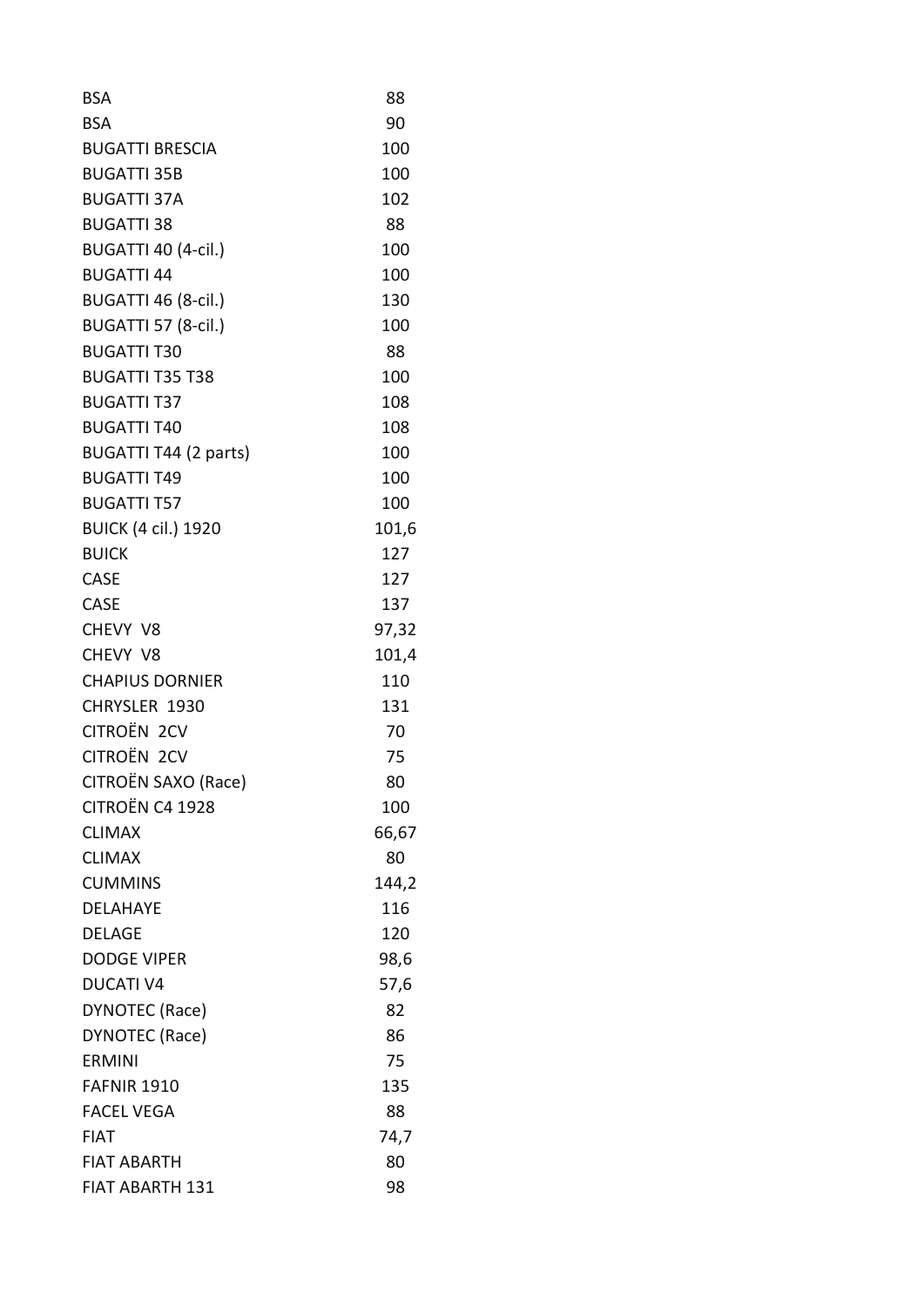| <b>FIAT BRAVA</b>               | 79     |
|---------------------------------|--------|
| <b>FIAT FIRE</b>                | 72     |
| <b>FIAT SIATA</b>               | 81,3   |
| <b>FIAT STANGUELINI</b>         | 75     |
| FIAT 8V                         | 61,3   |
| <b>FIAT 126</b>                 | 70     |
| <b>FIAT 128</b>                 | 74     |
| <b>FIAT 509</b>                 | 97     |
| <b>FIAT 600</b>                 | 70     |
| <b>FIAT 750</b>                 | 64     |
| <b>FIAT 850</b>                 | 69     |
| <b>FORD</b>                     | 120    |
| <b>FORD ANGLIA 1955</b>         | 103    |
| <b>FORD CORTINA / LOTUS</b>     | 78,6   |
| <b>FORD COSWORTH</b>            | 76,9   |
| <b>FORD GAA</b>                 | 140    |
| <b>FORD LOTUS</b>               | 72     |
| <b>FORD NEW HOLLAND</b>         | 132,08 |
| FORD PUMA SUPER 1600            | 79,45  |
| <b>FORD 1600 CVH</b>            | 79,52  |
| <b>FORD 1955</b>                | 92,5   |
| <b>GUZZI</b>                    | 56,5   |
| <b>HATZ 788</b>                 | 90     |
| <b>HARLEY DAVIDSON DRAGSTER</b> | 92     |
| <b>HARLEY DAVIDSON DRAGSTER</b> | 97     |
| <b>HARLEY DAVIDSON</b>          | 133,35 |
| <b>HAYABUSA</b>                 | 73,9   |
| <b>HONDA</b>                    | 45     |
| HORSCH 853                      |        |
| <b>HOTCHKISS</b>                | 95     |
| IHC 4-in-line                   | 144,25 |
| IHC 6-in-line                   | 135,89 |
| <b>IMPERIA</b>                  | 80     |
| <b>ISUZU JB</b>                 | 102    |
| ISUZU (3-cil.)                  | 76     |
| <b>JABSCO</b>                   | 110    |
| JAGUAR SS (4-cil.)              | 106,36 |
| JAGUAR (6-cil.)                 | 126    |
| <b>JOHN DEERE</b>               | 120,65 |
| <b>JOHN DEERE</b>               | 127    |
| <b>JOHN DEERE</b>               | 128,57 |
| <b>JOHN DEERE</b>               | 135,89 |
| <b>JOHN DEERE</b>               | 139,7  |
| <b>KAWASAKI</b>                 | 61,4   |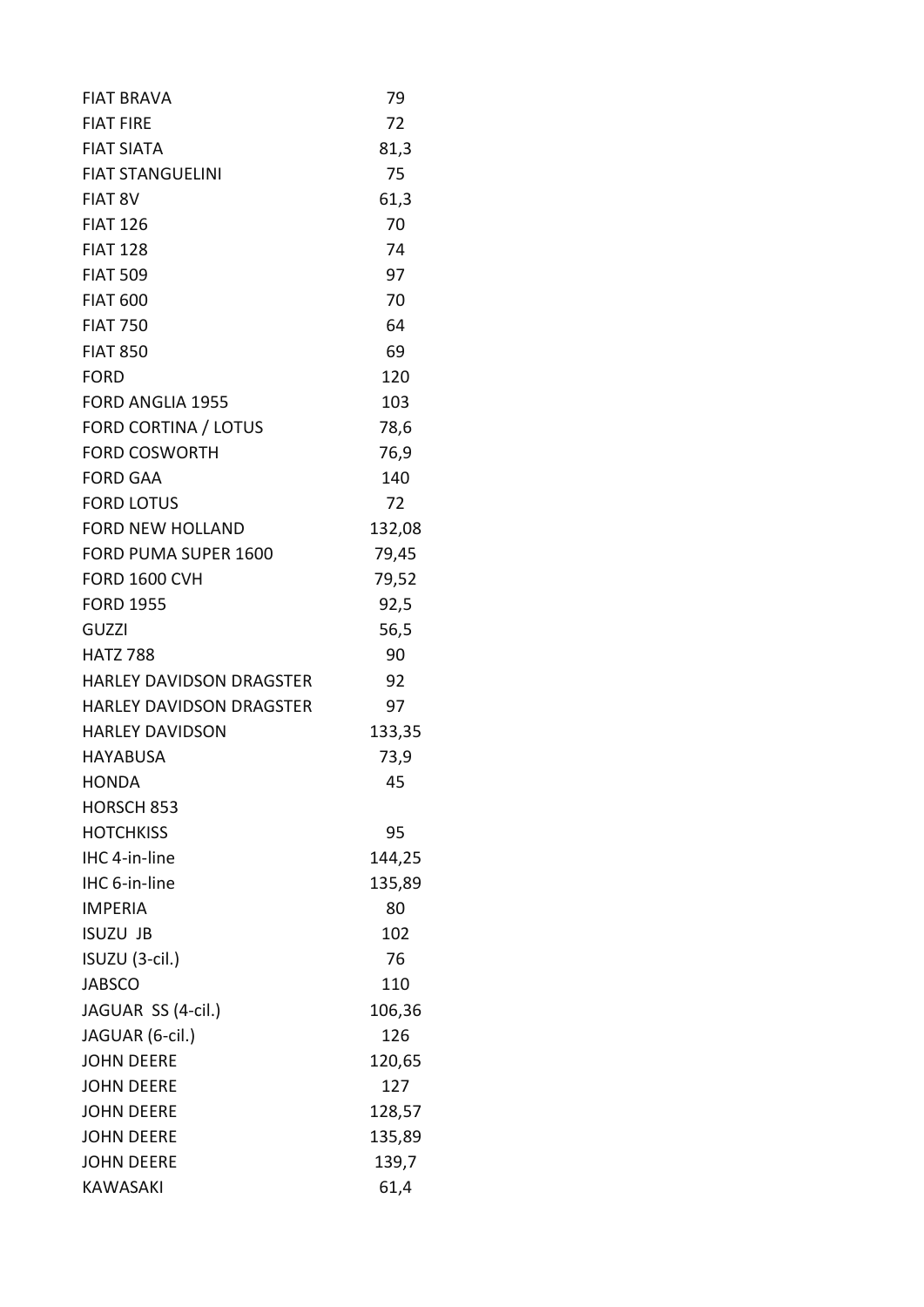| <b>KHD F3M714</b>               | 170    |
|---------------------------------|--------|
| LAGONDA                         | 120,65 |
| LAGONDA                         | 121,55 |
| LAGONDA                         | 130    |
| LAGONDA LG45                    | 130    |
| <b>LANCIA AURELIA</b>           | 85,5   |
| LANCIA DELTA                    | 86     |
| <b>LANCIA DELTA</b>             | 89     |
| LANCIA DELTA                    | 90     |
| LANCIA DELTA                    | 96     |
| LANCIA DELTA                    | 98     |
| LANCIA FULVIA 1600              | 75     |
| <b>LANCIA FULVIA</b>            | 80     |
| LANCIA LAMBDA V4 1924           | 120    |
| <b>LANCIA THETA 1914</b>        | 140    |
| <b>LORRAINE DIETRICH</b>        | 145    |
| <b>MAN</b>                      | 129    |
| <b>MAN</b>                      | 135    |
| MASERATI (6-cil.)               | 72     |
| MASERATI (4-cil.)               | 92     |
| <b>MASERATI GHIBLI V8</b>       | 85     |
| <b>MASERATI GRANDPRIX</b>       | 104    |
| <b>MASERATI V8 GT</b>           | 94     |
| MATCHLESS 500CC                 | 72     |
| MAZDA 323 (B6)                  | 87     |
| MERCEDES M189                   | 88     |
| <b>MERCEDES BENZ 380 (1933)</b> | 100    |
| MG A                            | 96     |
| MG A 1600                       | 92     |
| MG A 1600                       | 99     |
| MG <sub>B</sub>                 | 88,9   |
| MG B                            | 97     |
| MG C                            | 99     |
| MG F                            | 83     |
| MG J2                           | 83     |
| MG J4                           | 83     |
| MG<br>K3                        | 83     |
| MG K3                           | 86     |
| MG M 1931                       | 83     |
| MG METRO                        | 83,71  |
| MG PA                           | 83     |
| MG PA                           | 86     |
| MG PA                           | 90     |
| <b>MG SPRITE</b>                | 81,28  |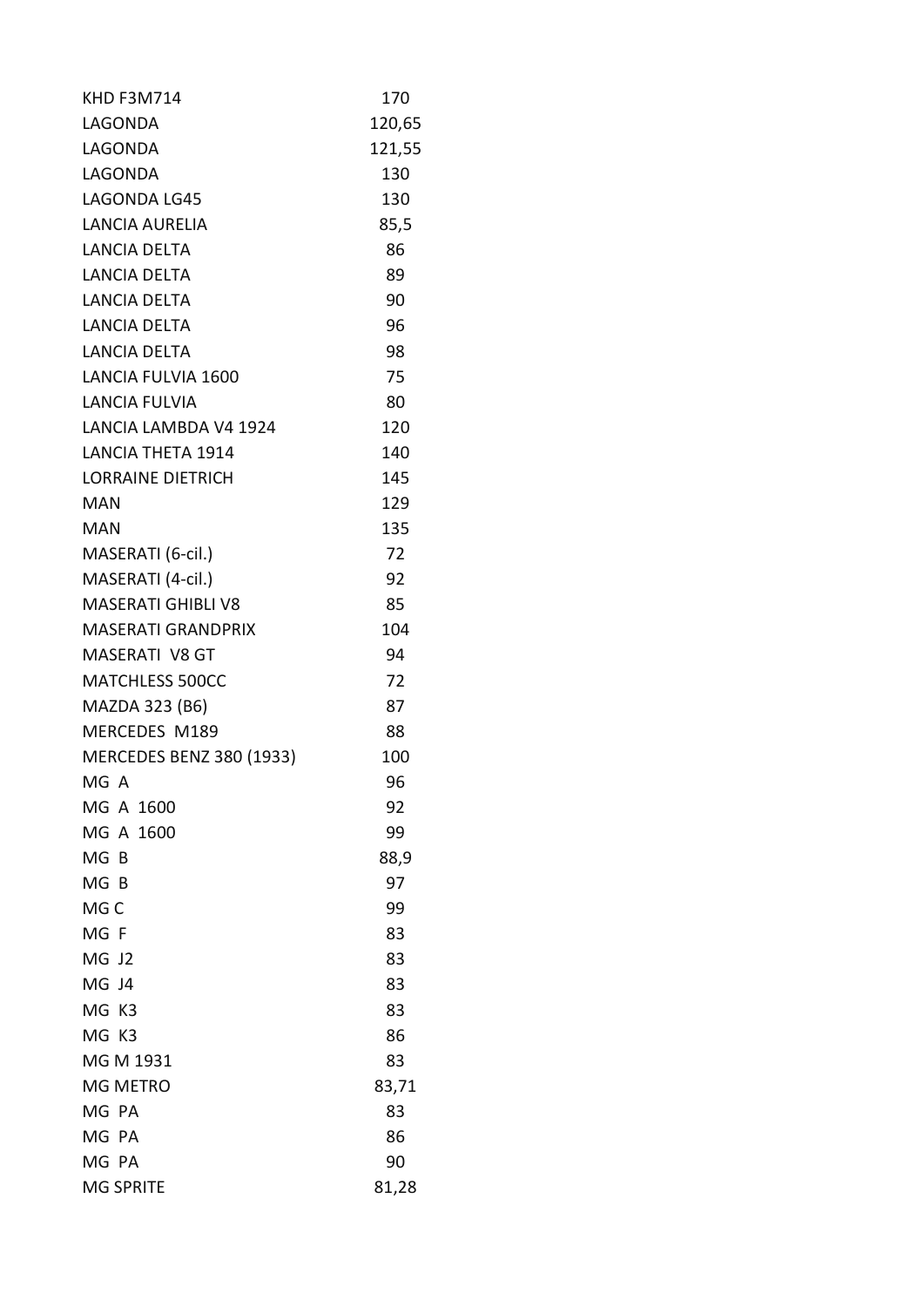| MG TA                 | 108    |
|-----------------------|--------|
| MG TD                 | 90     |
| MG TD (16 V)          | 96     |
| <b>MG TWIN CAM</b>    | 88,9   |
| MG VA                 | 102    |
| MINI BMW R53          | 75,5   |
| NEW HOLLAND / FORD    | 132,08 |
| NISSAN SR20DET        | 93     |
| <b>NISSAN SKYLINE</b> | 73,7   |
| <b>NISSAN 1300</b>    | 80,5   |
| <b>NORTON</b>         | 89     |
| <b>OPEL</b>           | 70     |
| <b>OPEL</b>           | 71,4   |
| <b>OPEL ASTRA</b>     | 78,4   |
| <b>OPEL SAFIRA</b>    | 79     |
| <b>OPEL TIGRA</b>     | 78,5   |
| <b>OPEL TIGRA</b>     | 81,5   |
| OPEL 3000cc (4-cil;)  | 100    |
| <b>OPEL 400</b>       | 85     |
| <b>OSCA 1500</b>      | 78     |
| PACKARD (8-cil.)      | 127    |
| PANHARD LEVASSOR      | 130    |
| <b>PEUGEOT</b>        | 82     |
| <b>PEUGEOT</b>        | 83     |
| <b>PEUGEOT</b>        | 150    |
| PEUGEOT BÉBÉ          | 90     |
| PEUGEOT EW10          | 86     |
| PEUGEOT EW10          | 88     |
| PORSCHE 908 (8-cil.)  | 66     |
| PORSCHE 911           | 70,54  |
| PORSCHE 356           | 74     |
| PORSCHE (Prototype)   | 76,4   |
| <b>PUMA</b>           | 66     |
| <b>RALLY</b>          | 97     |
| RENAULT 1920          | 73     |
| <b>RENAULT 16V</b>    | 80,5   |
| <b>RENAULT R5</b>     | 82     |
| <b>RENAULT</b>        | 89     |
| <b>RENAULT</b>        | 92     |
| <b>RENAULT ALPINE</b> | 76     |
| <b>RENAULT CLIO</b>   | 72     |
| <b>RENAULT CLIO</b>   | 88     |
| <b>RENAULT CLIO</b>   | 93     |
| RENAULT CLIO K4M      | 77,6   |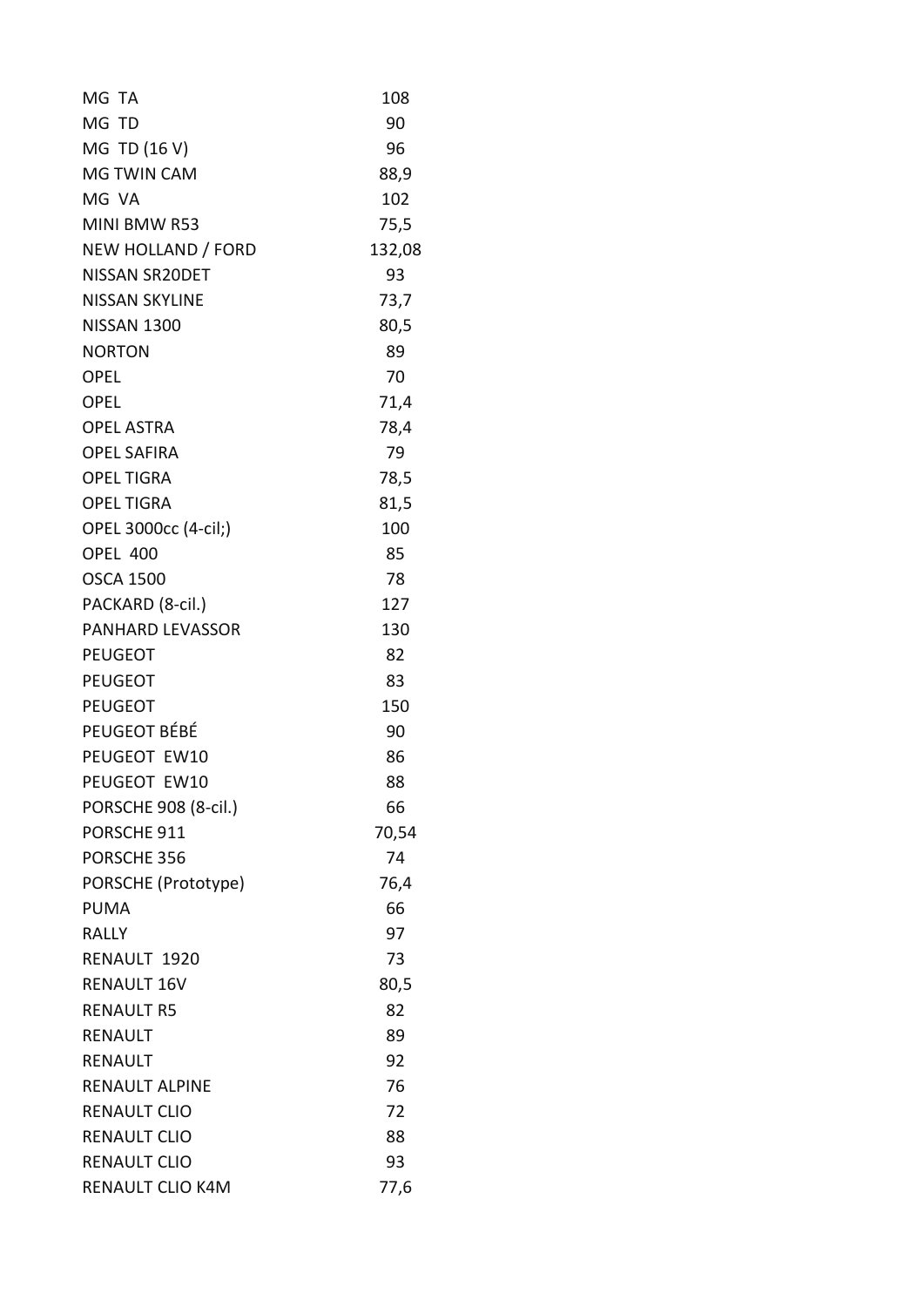| <b>RILEY</b>            | 107   |
|-------------------------|-------|
| <b>RILEY 12.4</b>       | 100   |
| <b>RILEY 12.4</b>       | 112   |
| <b>RILEY BIG FOUR</b>   | 120   |
| RILEY R8 18/8 (8-cil.)  | 95,25 |
| <b>ROVER V8</b>         | 71,2  |
| <b>ROVER V8</b>         | 82    |
| <b>RUBY</b>             | 90    |
| SALMSON(2 main bearing) | 88,9  |
| SALMSON(3 main bearing) | 90    |
| SALMSON                 | 98    |
| <b>SALMSON</b>          | 105   |
| <b>SAROLEA ATLANTIC</b> |       |
| SCAP (3 MAIN) (2 MAIN)  | 87    |
| <b>SCAP</b>             | 94    |
| SIATA/FIAT              | 71    |
| <b>SIATA</b>            | 65    |
| <b>SIATA TOPPILINO</b>  | 84    |
| <b>SIMCA</b>            | 75    |
| SISU                    | 127   |
| SISU                    | 130   |
| <b>STAL</b>             | 50    |
| <b>STANGUELINI</b>      | 70    |
| <b>STEYR</b>            | 122   |
| STUTZ (8-cil. in line)  | 114,3 |
| <b>SUBARU IMPREZIA</b>  | 79    |
| <b>SUBARU RACE</b>      | 79    |
| SUNBEAM                 | 66,6  |
| <b>SUNBEAM TALBOT</b>   | 66,66 |
| <b>SUZUKI</b>           | 68    |
| <b>SUZUKI BALENO</b>    | 71,5  |
| <b>SUZUKI GSF</b>       |       |
| <b>SUZUKI SWIFT</b>     | 67    |
| TALBOT (6 cil.)         | 105   |
| <b>TALBOT LAGO</b>      | 109   |
| <b>TALBOT LAGO</b>      | 110   |
| <b>TALBOT LAGO</b>      | 112   |
| TOYOTA 800              | 78    |
| <b>TOYOTA 1600</b>      | 77    |
| TOYOTA 1HD              | 100   |
| <b>TOYOTA 2T</b>        | 70    |
| <b>TOYOTA 2T</b>        | 78    |
| TOYOTA SUPRA            | 94    |
| TOYOTA 222GE            | 75    |